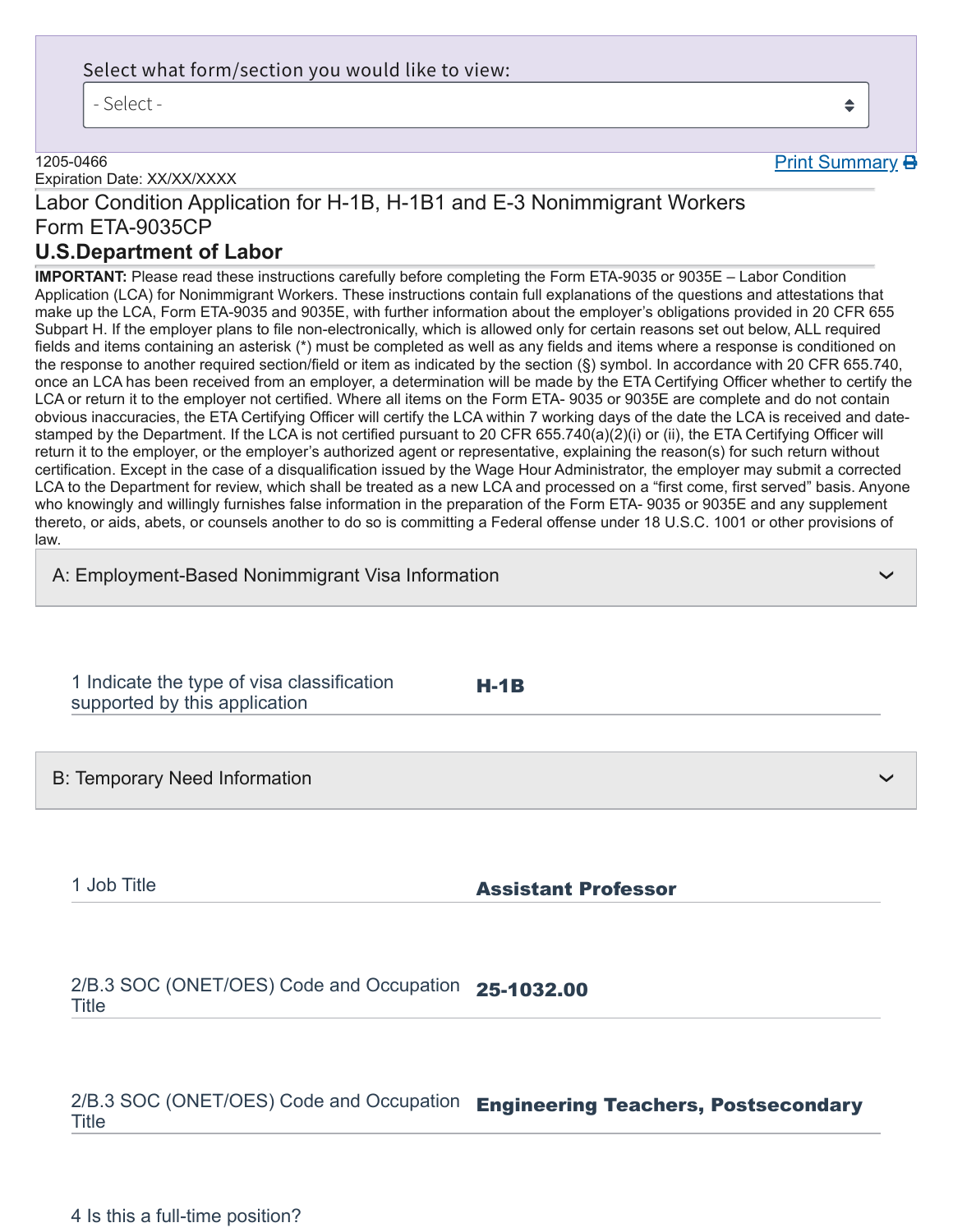|                                                                                               | <b>YES</b>       |
|-----------------------------------------------------------------------------------------------|------------------|
|                                                                                               |                  |
| 5 Begin Date                                                                                  | 2022-08-19       |
|                                                                                               |                  |
| 6 End Date                                                                                    | 2025-08-18       |
| 7 Total Worker Positions Being Requested for                                                  | 1                |
| Certification                                                                                 |                  |
|                                                                                               |                  |
| a. New Employment                                                                             | $\bf{0}$         |
| b. Continuation of previously approved<br>employment without change with the same<br>employer | 1                |
| c. Change in previously approved employment                                                   | $\mathbf 0$      |
| d. New concurrent employment                                                                  | $\mathbf 0$      |
| e. Change in employer                                                                         | $\boldsymbol{0}$ |
| f. Amended petition                                                                           | $\mathbf 0$      |
| C: Employer Information                                                                       |                  |

1 Legal Business Name<br>
Miami University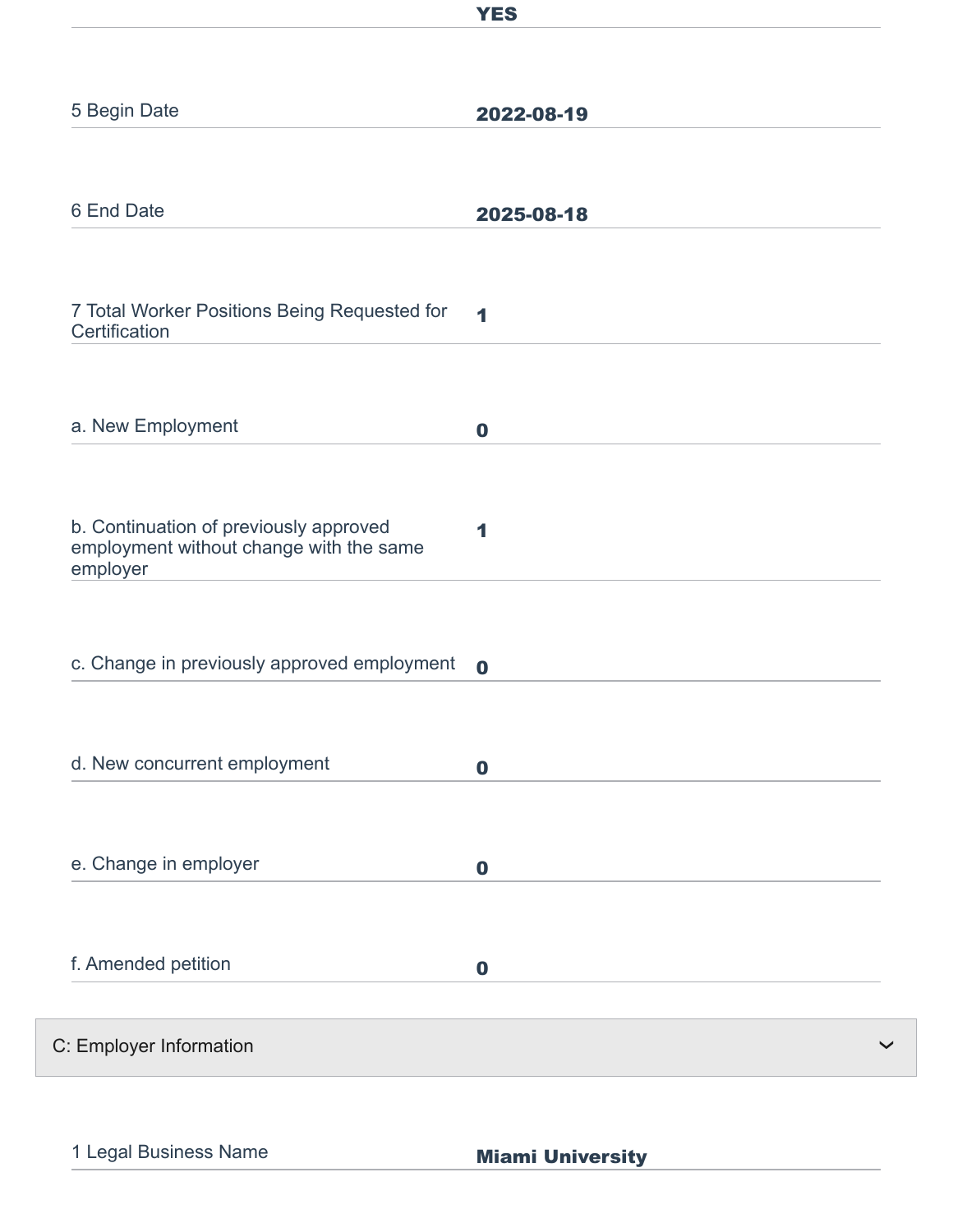| 5 City                                                       | <b>Oxford</b>                   |
|--------------------------------------------------------------|---------------------------------|
|                                                              |                                 |
| 6 State                                                      | <b>OHIO</b>                     |
|                                                              |                                 |
| 7 Postal Code                                                | 45056                           |
|                                                              |                                 |
| 8 Country                                                    | <b>UNITED STATES OF AMERICA</b> |
|                                                              |                                 |
| 10 Telephone Number                                          | +15135296734                    |
| 12 Federal Employer Identification Number<br>(FEIN from IRS) | 31-6402089                      |
| <b>13 NAICS Description</b>                                  | <b>Universities</b>             |
| 13 NAICS Code                                                | 611310                          |
| D: Employer Point of Contact Information                     |                                 |
|                                                              |                                 |
| 1 Contact's Last (family) Name                               | <b>Smart</b>                    |
|                                                              |                                 |
| 2 First (given) Name                                         | <b>Aimee</b>                    |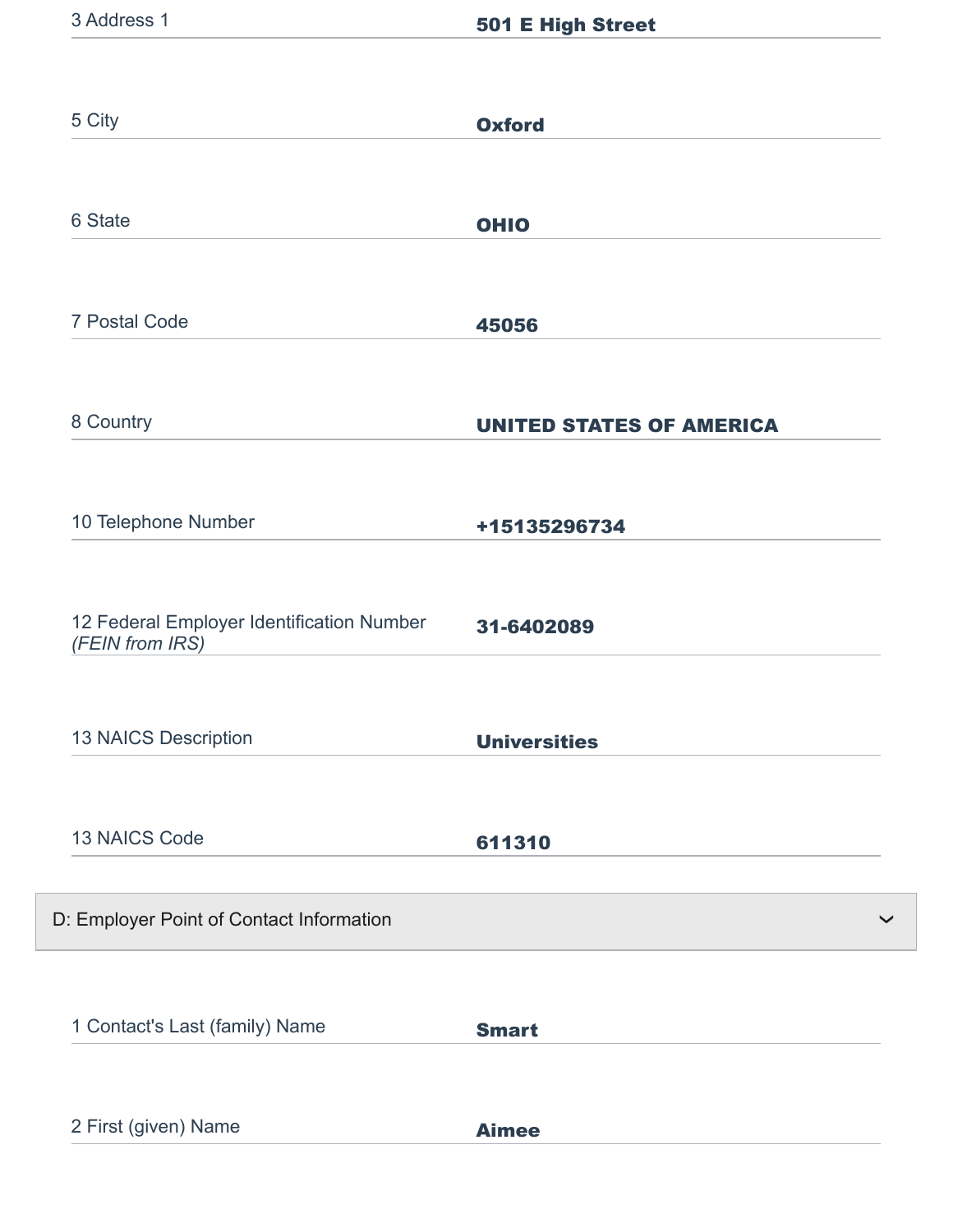| 3 Middle name(s)                                 | M                                                 |
|--------------------------------------------------|---------------------------------------------------|
|                                                  |                                                   |
| 4 Contact's Job Title                            | <b>Paralegal</b>                                  |
|                                                  |                                                   |
| 5 Address 1                                      | <b>Miami University</b>                           |
| 6 Address 2 (apartment/suite/floor and number)   | 501 E High Street, 205 B Roudebush<br><b>Hall</b> |
| 7 City                                           | <b>Oxford</b>                                     |
| 8 State                                          | <b>OHIO</b>                                       |
| 9 Postal Code                                    | 45056                                             |
| 10 Country                                       | <b>UNITED STATES OF AMERICA</b>                   |
| 12 Telephone Number                              | +15135296734                                      |
| 14 Business e-mail address                       | smarta2@miamioh.edu                               |
| E: Attorney or Agent Information (if applicable) |                                                   |

1 Is the employer represented by an attorney or agent in the filing of this application? Attorney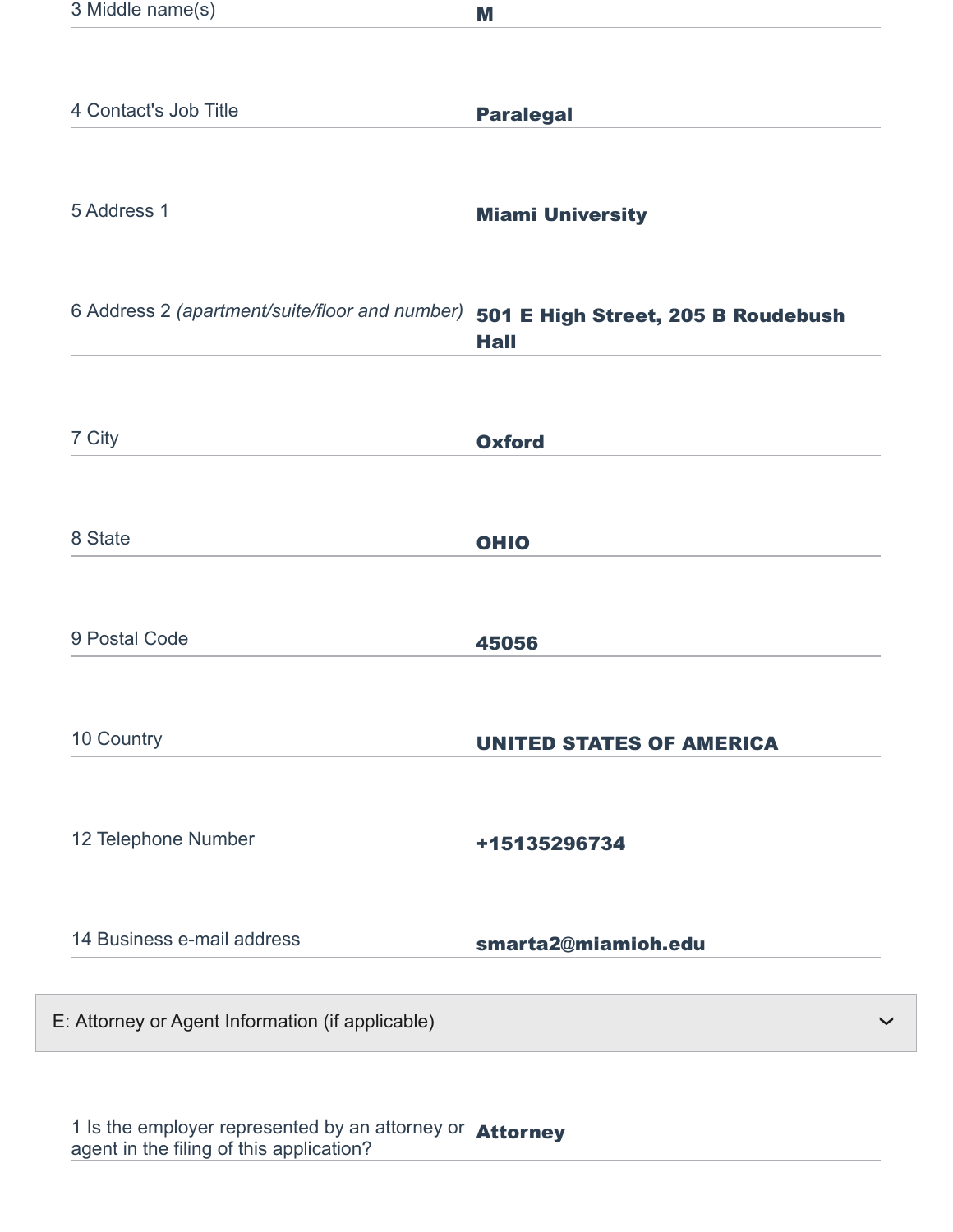| 2 Attorney or Agent's Last (family) Name | <b>Woodard</b>                                              |
|------------------------------------------|-------------------------------------------------------------|
|                                          |                                                             |
| 3 First (given) Name                     | <b>John</b>                                                 |
|                                          |                                                             |
| 5 Address 1                              | 501 E High Street                                           |
|                                          |                                                             |
| 7 City                                   | <b>Oxford</b>                                               |
|                                          |                                                             |
| 8 State                                  | <b>OHIO</b>                                                 |
|                                          |                                                             |
| 9 Postal Code                            | 45056                                                       |
|                                          |                                                             |
| 10 Country                               | <b>UNITED STATES OF AMERICA</b>                             |
|                                          |                                                             |
| 12 Telephone Number                      | +15135296734                                                |
|                                          |                                                             |
| 14 Email Address                         | woodarje@miamioh.edu                                        |
|                                          |                                                             |
| 15 Law Firm/Business Name                | <b>Miami University/Office of General</b><br><b>Counsel</b> |
|                                          |                                                             |
| 16 Law Firm/Business FEIN                | 31-6402089                                                  |
|                                          |                                                             |
| 17 State Bar Number                      | 0085959                                                     |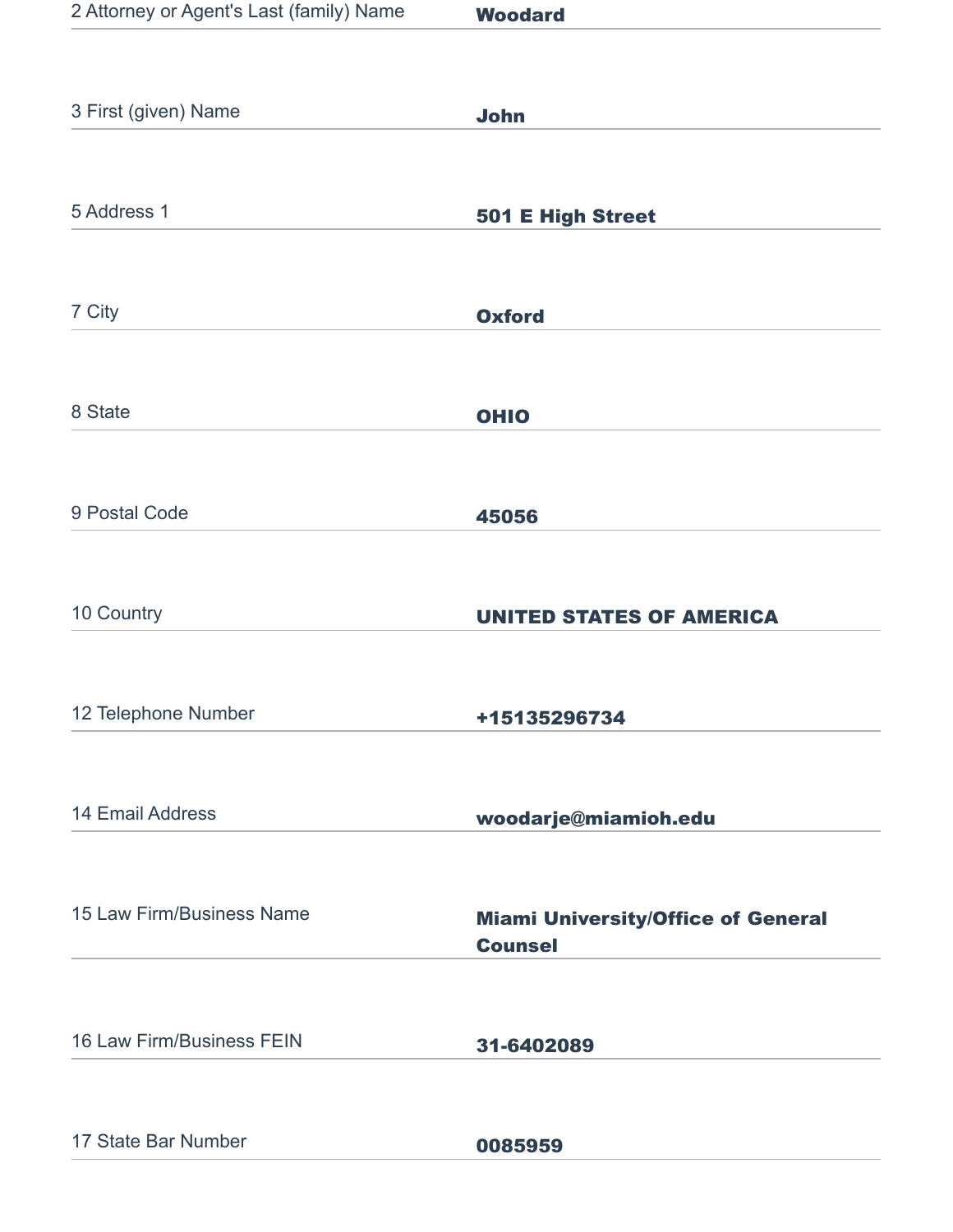| 19 Name of highest state court where attorney<br>is in good standing                                                        | <b>Supreme Court of Ohio</b>                                              |  |
|-----------------------------------------------------------------------------------------------------------------------------|---------------------------------------------------------------------------|--|
| F: Employment and Wage Information                                                                                          |                                                                           |  |
| F. Use the fields above to enter the details of<br>each additional place of employment, when<br>applicable                  |                                                                           |  |
| <b>Wage Rate Paid to Nonimmigrant Workers</b><br>From                                                                       | 61890.00                                                                  |  |
| Wage Rate Paid to Nonimmigrant Workers To                                                                                   | 86000.00                                                                  |  |
| Wage Rate Paid to Nonimmigrant Workers<br>Per                                                                               | <b>Year</b>                                                               |  |
| <b>Prevailing Wage Rate</b>                                                                                                 | 61890.00                                                                  |  |
| <b>Prevailing Wage Rate Per</b>                                                                                             | <b>Year</b>                                                               |  |
| Identify the source user for the prevailing<br>wage (PW)                                                                    | f13_is_oes_prevailing_wage                                                |  |
| <b>Wage Level</b>                                                                                                           | ı                                                                         |  |
| Source Year                                                                                                                 | 7/1/2021 - 6/30/2022                                                      |  |
| Enter the estimated number of workers that<br>will perform work at this place of employment<br>under the LCA                | $\blacktriangleleft$                                                      |  |
| Indicate whether the worker(s) subject to this<br>LCA will be placed with a secondary entity at<br>this place of employment | <b>NO</b>                                                                 |  |
| Address 1                                                                                                                   | <b>Department of Mechanical &amp;</b><br><b>Manufacturing Engineering</b> |  |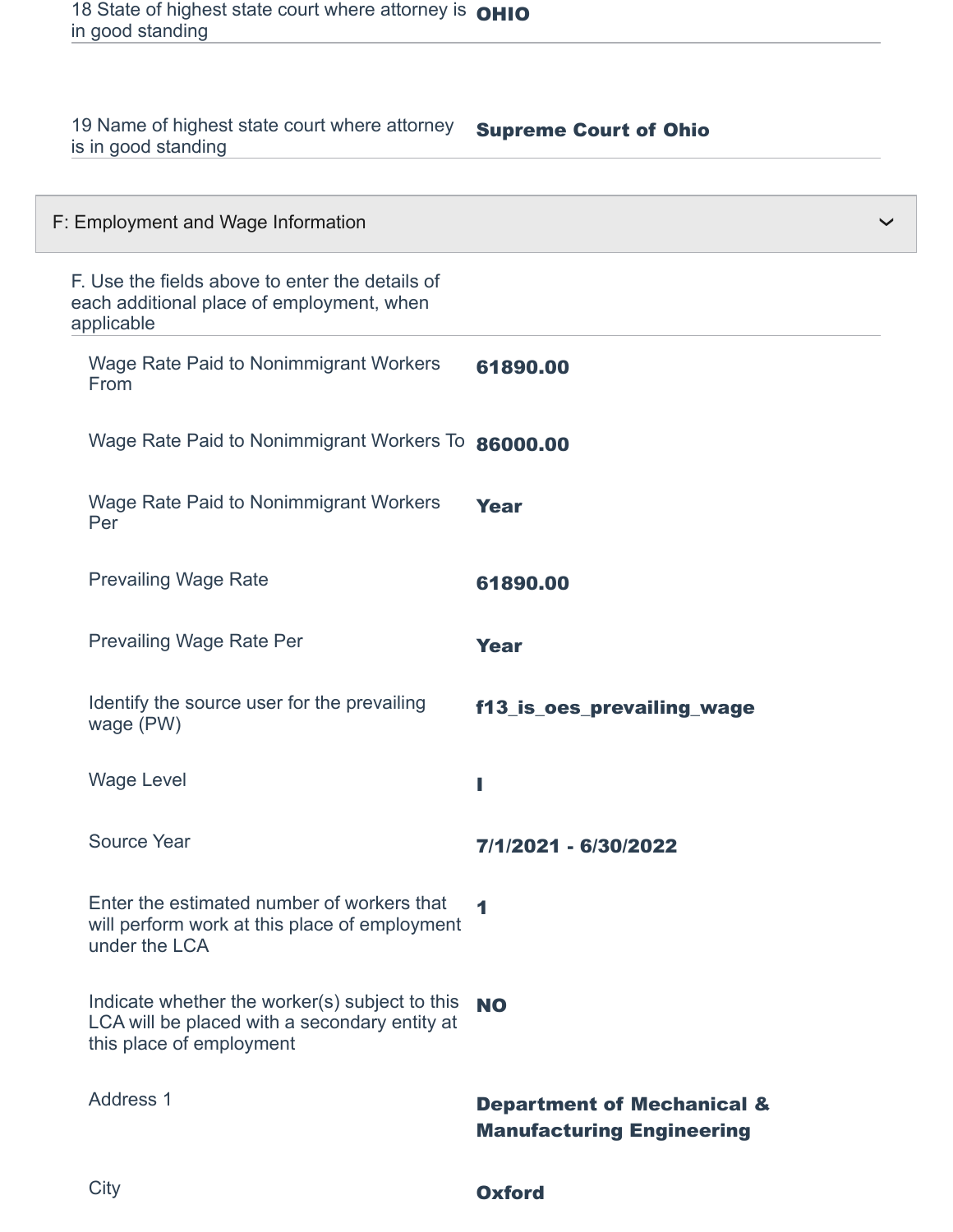| County                          | <b>BUTLER</b> |
|---------------------------------|---------------|
| <b>State/District/Territory</b> | <b>OHIO</b>   |
| <b>Postal Code</b>              | 45056         |
|                                 |               |

#### G: Employer Labor Condition Statements

In order for your application to be processed, you MUST read Section G of the Form ETA-9035CP - General Instructions for the 9035 & 9035E under the heading "Employer Labor Condition Statements" and agree to all four (4) labor condition statements summarized below:

❯

❯

- 1. **Wages:** The employer shall pay nonimmigrant workers at least the prevailing wage or the employer's actual wage, whichever is higher, and pay for non-productive time. The employer shall offer nonimmigrant workers benefits and eligibility for benefits provided as compensation for services on the same basis as the employer offers to U.S. workers. The employer shall not make deductions to recoup a business expense(s) of the employer including attorney fees and other costs connected to the performance of H-1B, H-1B1, or E-3 program functions which are required to be performed by the employer. This includes expenses related to the preparation and filing of this LCA and related visa petition information. 20 CFR 655.731;
- 2. **Working Conditions:** The employer shall provide working conditions for nonimmigrants which will not adversely affect the working conditions of workers similarly employed. The employer's obligation regarding working conditions shall extend for the duration of the validity period of the certified LCA or the period during which the worker(s) working pursuant to this LCA is employed by the employer, whichever is longer. 20 CFR 655.732;
- 3. **Strike, Lockout, or Work Stoppage:** At the time of filing this LCA, the employer is not involved in a strike, lockout, or work stoppage in the course of a labor dispute in the occupational classification in the area(s) of intended employment. The employer will notify the Department of Labor within 3 days of the occurrence of a strike or lockout in the occupation, and in that event the LCA will not be used to support a petition filing with the U.S. Citizenship and Immigration Services (USCIS) until the DOL Employment and Training Administration (ETA) determines that the strike or lockout has ended. 20 CFR 655.733;
- 4. **Notice:** Notice of the LCA filing was provided no more than 30 days before the filing of this LCA or will be provided on the day this LCA is filed to the bargaining representative in the occupation and area of intended employment, or if there is no bargaining representative, to workers in the occupation at the place(s) of employment either by electronic or physical posting. This notice was or will be posted for a total period of 10 days, except that if employees are provided individual direct notice by e-mail, notification need only be given once. A copy of the notice documentation will be maintained in the employer's public access file. A copy of this LCA will be provided to each nonimmigrant worker employed pursuant to the LCA. The employer shall, no later than the date the worker(s) report to work at the place(s) of employment, provide a signed copy of the certified LCA to the worker(s) working pursuant to this LCA. 20 CFR 655.734.

1 **I have read and agree to** Labor Condition Statements 1, 2, 3, and 4 above and as fully explained in Section G of the Form ETA-9035CP - General Instructions for the 9035 & 9035E and the Department's regulations at 20 CFR 655 Subpart H.

**YES** 

H: H-1B Additional Employer Labor Condition Statements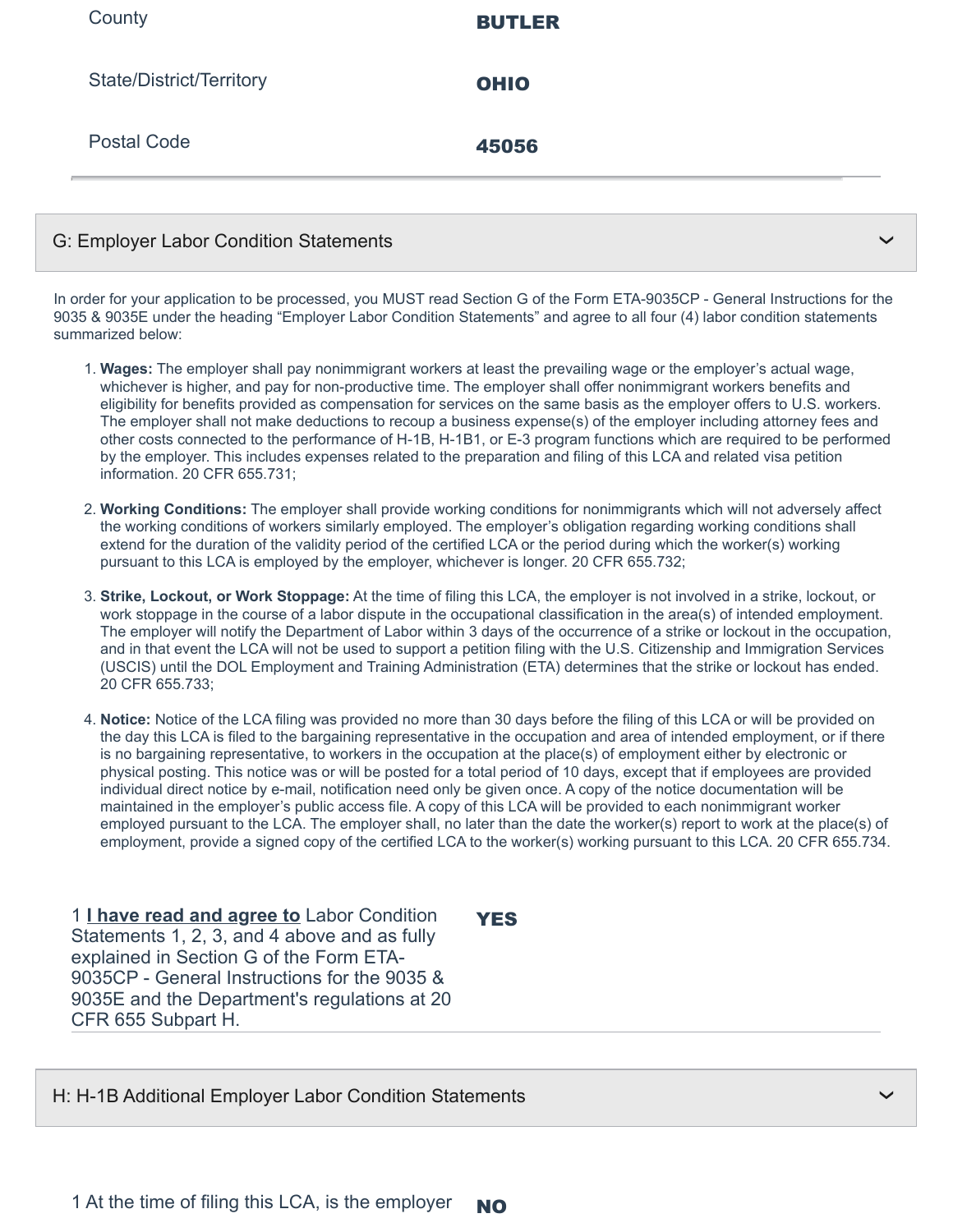2 At the time of filing this LCA, is the employer a  $_{\rm NO}$ willful violator

I/J: Employer Obligations

**Notice of Obligations**

A. Upon receipt of the certified LCA, the employer must take the following actions: Print and sign a hard copy of the LCA if filing electronically(20 CFR 655.705(c)(3)); Maintain the original signed and certified LCA in the employer's files (20 CFR 655.705(c)(2)); 20 CFR 655.730(c)(3) ; and 20 CFR 655.760) Make a copy of the LCA, as well as necessary supporting documentation required by the Department of Labor regulations, available for public examination in a public access file at the employer's principal place of business in the U.s> or at the place of employment within one working day after the date on which the LCA is filed with the Department of Labor (20 CFR 655.705(c)(2) and 20 CFR 655.760).

❯

B. The employer must develop sufficient documentation to meet its burden of proof with respect to the validity of the statements made in its LCA and the accuracy of information provided, in the event that such statements or information is challenged (20 CFR 655.705(c)(5) and 20 CFR 655.700(d)(iv)).

C. The employer must make this LCA, supporting documentation, and other records available to officials of the Department of Labor upon request during any investigation under the immigration and Nationality Act (20 CFR 655.760 and 20 CFR Subpart I).

I declare under penalty of perjury that I have read and reviewed this application and that to the best of my knowledge, the information contained therein is true and accurate. I understand that to knowingly furnish materially false information in the preparation of this form and any supplemental thereto or to aid, abet, or counsel another to do so is a federal offense punishable fines, imprisonment, or both (18 U.S.C 2, 1001,1546,1621).

1 Public disclosure information in the United States will be kept at: *(You must select one or both of the options listed in this Section.)*

## Employer's principal place of business

| 1 Last (family) name of hiring or designated<br>official | <b>Groom</b> |
|----------------------------------------------------------|--------------|
| 2 First (given) name of hiring or designated             | <b>Ruth</b>  |
| official                                                 |              |